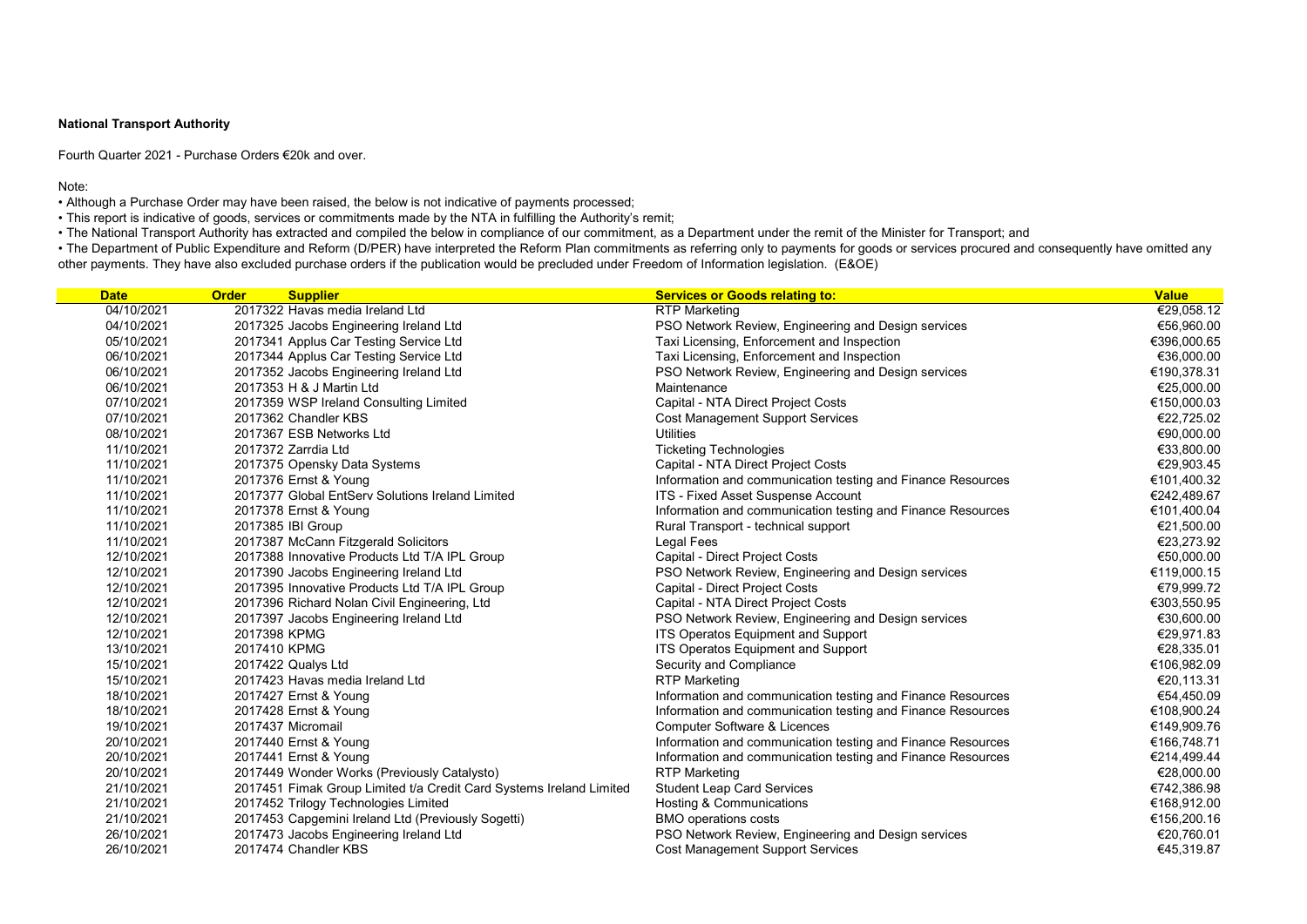## National Transport Authority

Fourth Quarter 2021 - Purchase Orders €20k and over.

Note:

• Although a Purchase Order may have been raised, the below is not indicative of payments processed;

• This report is indicative of goods, services or commitments made by the NTA in fulfilling the Authority's remit;

• The National Transport Authority has extracted and compiled the below in compliance of our commitment, as a Department under the remit of the Minister for Transport; and

• The Department of Public Expenditure and Reform (D/PER) have interpreted the Reform Plan commitments as referring only to payments for goods or services procured and consequently have omitted any other payments. They have also excluded purchase orders if the publication would be precluded under Freedom of Information legislation. (E&OE)

| <b>Date</b> | <b>Order</b><br><b>Supplier</b>                    | <b>Services or Goods relating to:</b>                       | <b>Value</b>  |
|-------------|----------------------------------------------------|-------------------------------------------------------------|---------------|
| 27/10/2021  | 2017477 Jacobs Engineering Ireland Ltd             | PSO Network Review, Engineering and Design services         | €93,930.03    |
| 28/10/2021  | 2017482 Codec-css Limited                          | Web Site Hosting Costs                                      | €21,637.90    |
| 01/11/2021  | 2017506 Havas media Ireland Ltd                    | <b>RTP Marketing</b>                                        | €49,378.88    |
| 01/11/2021  | 2017507 Hibernia Services Ltd t/a Evros            | <b>ITS Operatos Equipment and Support</b>                   | €30,275.00    |
| 01/11/2021  | 2017509 Allpro Services Limited                    | <b>Technical and Engineering Design</b>                     | €20,710.80    |
| 02/11/2021  | 2017517 Eircom Ltd                                 | Telecommunications - Mobile, Hosting and Operational costs  | €40,000.52    |
| 02/11/2021  | 2017519 Ernst & Young                              | Information and communication testing and Finance Resources | €159,496.21   |
| 02/11/2021  | 2017520 Ernst & Young                              | Information and communication testing and Finance Resources | €79,750.00    |
| 02/11/2021  | 2017521 Ernst & Young                              | Information and communication testing and Finance Resources | €159,506.38   |
| 02/11/2021  | 2017522 Ernst & Young                              | Information and communication testing and Finance Resources | €159,500.35   |
| 02/11/2021  | 2017523 Ernst & Young                              | Information and communication testing and Finance Resources | €159,500.91   |
| 02/11/2021  | 2017524 Ernst & Young                              | Information and communication testing and Finance Resources | €108,898.91   |
| 03/11/2021  | 2017529 Jacobs Engineering Ireland Ltd             | PSO Network Review, Engineering and Design services         | €96,232.00    |
| 03/11/2021  | 2017531 Jacobs Engineering Ireland Ltd             | PSO Network Review, Engineering and Design services         | €31,199.93    |
| 03/11/2021  | 2017532 Havas media Ireland Ltd                    | <b>RTP Marketing</b>                                        | €30,283.04    |
| 04/11/2021  | 2017541 Chandler KBS                               | <b>Cost Management Support Services</b>                     | €130,255.50   |
| 04/11/2021  | 2017542 Telfourth Ltd (An Rothar Nua)              | <b>Regional Bike Scheme</b>                                 | €1,052,416.36 |
| 04/11/2021  | 2017543 Chandler KBS                               | <b>Cost Management Support Services</b>                     | €23,799.98    |
| 04/11/2021  | 2017549 Aecom Ireland Limited                      | <b>Technical and Engineering Design</b>                     | €26,180.00    |
| 08/11/2021  | 2017562 IBI Group                                  | Rural Transport - technical support                         | €20,550.00    |
| 08/11/2021  | 2017563 Irish Rail                                 | <b>Public Service Obligations</b>                           | €70,000.00    |
| 08/11/2021  | 2017567 Ernst & Young                              | Information and communication testing and Finance Resources | €29,000.00    |
| 09/11/2021  | 2017573 Ernst & Young                              | Information and communication testing and Finance Resources | €50,000.00    |
| 09/11/2021  | 2017576 KPMG                                       | <b>ITS Operatos Equipment and Support</b>                   | €79,800.15    |
| 09/11/2021  | 2017577 Equinix (Ireland) Enterprises Limited      | Web Site Hosting                                            | €142,843.20   |
| 09/11/2021  | 2017578 Ernst & Young                              | Information and communication testing and Finance Resources | €108,899.79   |
| 09/11/2021  | 2017579 Ernst & Young                              | Information and communication testing and Finance Resources | €108,900.11   |
| 09/11/2021  | 2017580 Ernst & Young                              | Information and communication testing and Finance Resources | €159,499.33   |
| 09/11/2021  | 2017581 Havas media Ireland Ltd                    | <b>RTP Marketing</b>                                        | €217,331.47   |
| 09/11/2021  | 2017583 Jacobs Engineering Ireland Ltd             | PSO Network Review, Engineering and Design services         | €59,588.02    |
| 09/11/2021  | 2017586 Vix Technology UK Limited                  | Hosting & Communications                                    | €159,225.00   |
| 09/11/2021  | 2017587 Ernst & Young                              | Information and communication testing and Finance Resources | €68,200.11    |
| 09/11/2021  | 2017588 Ernst & Young                              | Information and communication testing and Finance Resources | €60,000.00    |
| 11/11/2021  | 2017599 KPMG                                       | <b>ITS Operatos Equipment and Support</b>                   | €28,724.72    |
| 12/11/2021  | 2017604 Chandler KBS                               | <b>Cost Management Support Services</b>                     | €130,255.01   |
| 12/11/2021  | 2017606 Capgemini Ireland Ltd (Previously Sogetti) | <b>BMO operations costs</b>                                 | €111,600.00   |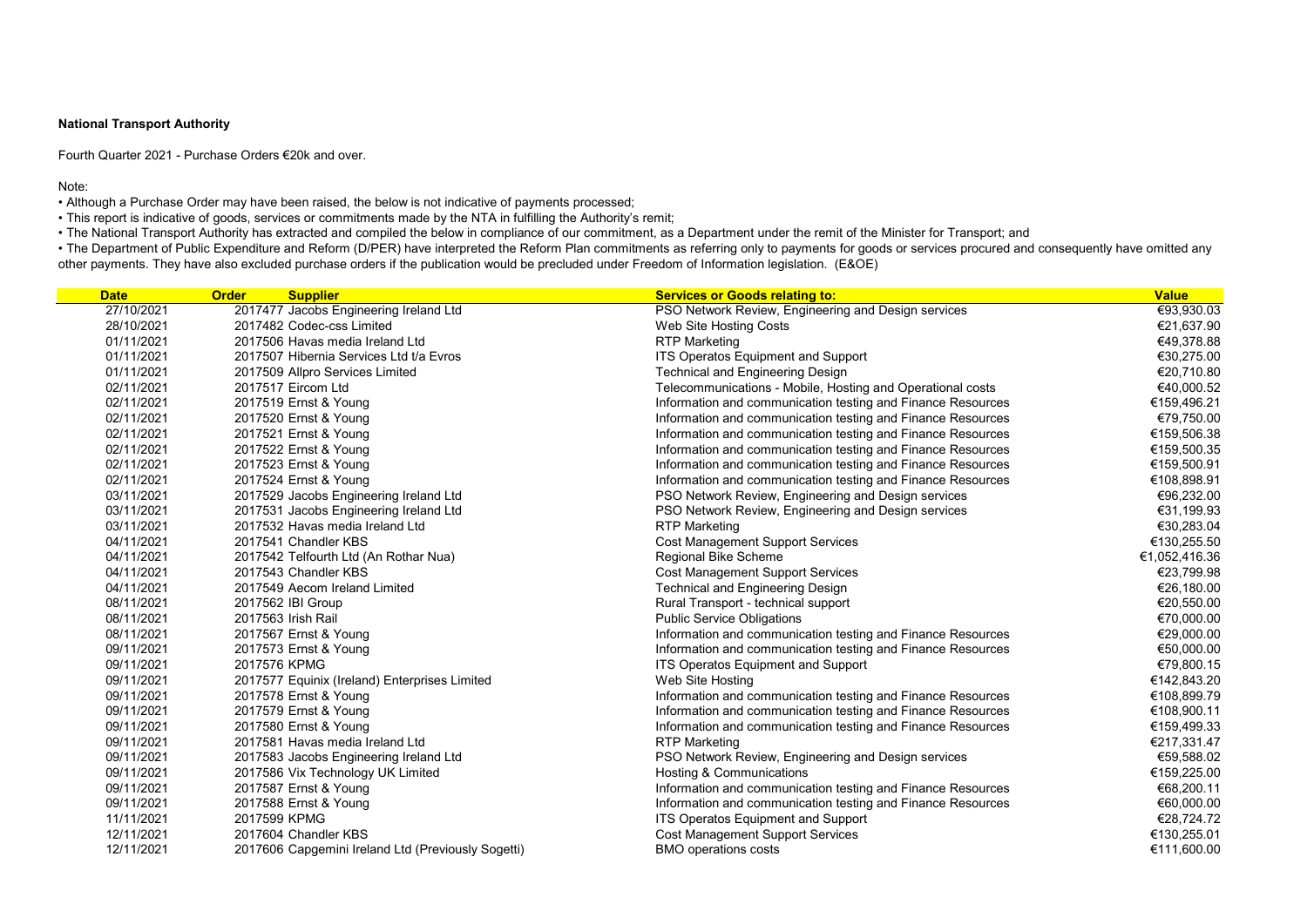## National Transport Authority

Fourth Quarter 2021 - Purchase Orders €20k and over.

Note:

• Although a Purchase Order may have been raised, the below is not indicative of payments processed;

• This report is indicative of goods, services or commitments made by the NTA in fulfilling the Authority's remit;

• The National Transport Authority has extracted and compiled the below in compliance of our commitment, as a Department under the remit of the Minister for Transport; and

• The Department of Public Expenditure and Reform (D/PER) have interpreted the Reform Plan commitments as referring only to payments for goods or services procured and consequently have omitted any other payments. They have also excluded purchase orders if the publication would be precluded under Freedom of Information legislation. (E&OE)

| <b>Date</b> | <b>Order</b><br><b>Supplier</b>                               | <b>Services or Goods relating to:</b>                         | <b>Value</b>   |
|-------------|---------------------------------------------------------------|---------------------------------------------------------------|----------------|
| 15/11/2021  | 2017614 Aecom Ireland Limited                                 | <b>Technical and Engineering Design</b>                       | €27,160.00     |
| 16/11/2021  | 2017616 RSM Ireland Business Advisory Limited t/a RSM Ireland | <b>CBO Support costs</b>                                      | €68,197.41     |
| 16/11/2021  | 2017617 RSM Ireland Business Advisory Limited t/a RSM Ireland | <b>CBO Support costs</b>                                      | €68,197.92     |
| 16/11/2021  | 2017619 Cedar Real Estate Investments plc                     | Maintenance                                                   | €85,000.00     |
| 16/11/2021  | 2017620 Volvo Group UK t/a Volvo Bus                          | <b>Bus Fleet Purchase</b>                                     | €13,303,670.21 |
| 16/11/2021  | 2017629 IBI Group                                             | Rural Transport - technical support                           | €46,988.76     |
| 16/11/2021  | 2017630 Ernst & Young                                         | Information and communication testing and Finance Resources   | €159,498.41    |
| 16/11/2021  | 2017631 Ernst & Young                                         | Information and communication testing and Finance Resources   | €159,500.91    |
| 16/11/2021  | 2017632 Ammeon Ltd                                            | Infrastructure Communication Technology testing and resources | €25,800.05     |
| 17/11/2021  | 2017637 Flowbird Transport Limited                            | <b>General Packet Radio Service (GPRS)</b>                    | €198,020.00    |
| 18/11/2021  | 2017643 Jacobs Engineering Ireland Ltd                        | PSO Network Review, Engineering and Design services           | €34,630.01     |
| 18/11/2021  | 2017647 Jacobs Engineering Ireland Ltd                        | PSO Network Review, Engineering and Design services           | €55,050.07     |
| 19/11/2021  | 2017652 Media Watch Ltd                                       | Media Strategy Planning and Buying                            | €28,385.56     |
| 19/11/2021  | 2017653 IBI Group                                             | Rural Transport - technical support                           | €28,497.00     |
| 19/11/2021  | 2017654 Mentz GmbH                                            | Passenger Travel Information Systems and Services             | €216,237.62    |
| 19/11/2021  | 2017656 Ammeon Ltd                                            | Infrastructure Communication Technology testing and resources | €36,000.00     |
| 19/11/2021  | 2017658 Ammeon Ltd                                            | Infrastructure Communication Technology testing and resources | €51,600.00     |
| 19/11/2021  | 2017659 Ammeon Ltd                                            | Infrastructure Communication Technology testing and resources | €51,600.00     |
| 19/11/2021  | 2017660 Flowbird Transport Limited                            | <b>General Packet Radio Service (GPRS)</b>                    | €390,497.00    |
| 21/11/2021  | 2017661 Chandler KBS                                          | <b>Cost Management Support Services</b>                       | €29,508.20     |
| 22/11/2021  | 2017662 McCann Fitzgerald Solicitors                          | Legal Fees                                                    | €20,912.50     |
| 22/11/2021  | 2017663 McCann Fitzgerald Solicitors                          | <b>Legal Fees</b>                                             | €400,000.18    |
| 22/11/2021  | 2017664 Ernst & Young                                         | Information and communication testing and Finance Resources   | €90,475.00     |
| 22/11/2021  | 2017665 Ernst & Young                                         | Information and communication testing and Finance Resources   | €75,200.00     |
| 22/11/2021  | 2017666 Ernst & Young                                         | Information and communication testing and Finance Resources   | €75,200.00     |
| 22/11/2021  | 2017667 Ernst & Young                                         | Information and communication testing and Finance Resources   | €99,875.00     |
| 22/11/2021  | 2017669 IBI Group                                             | Rural Transport - technical support                           | €44,821.25     |
| 23/11/2021  | 2017672 Ernst & Young                                         | Information and communication testing and Finance Resources   | €169,200.00    |
| 23/11/2021  | 2017673 Ernst & Young                                         | Information and communication testing and Finance Resources   | €129,250.00    |
| 23/11/2021  | 2017674 Ernst & Young                                         | Information and communication testing and Finance Resources   | €98,700.00     |
| 23/11/2021  | 2017675 Ernst & Young                                         | Information and communication testing and Finance Resources   | €88,125.00     |
| 23/11/2021  | 2017682 IBI Group                                             | Rural Transport - technical support                           | €54,679.00     |
| 23/11/2021  | 2017683 Ernst & Young                                         | Information and communication testing and Finance Resources   | €24,750.00     |
| 23/11/2021  | 2017685 Ernst & Young                                         | Information and communication testing and Finance Resources   | €66,001.39     |
| 23/11/2021  | 2017690 Trapeze ITS UK Limited                                | TSG operator equipment and support                            | €36,930.00     |
| 24/11/2021  | 2017694 Jacobs Engineering Ireland Ltd                        | PSO Network Review, Engineering and Design services           | €22,204.00     |